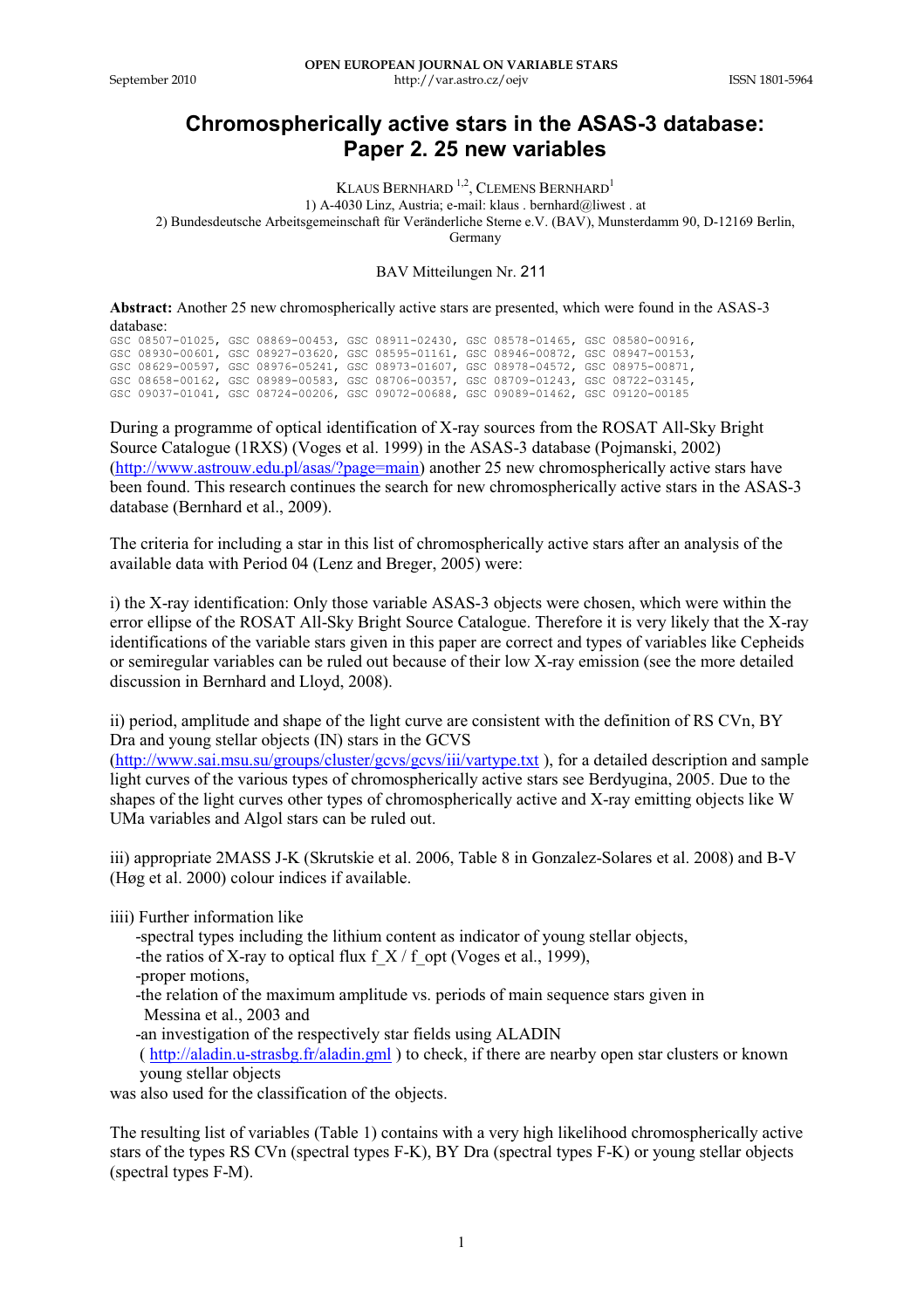The light variability of these objects is caused by axial rotation of a star with a variable degree of nonuniformity of the surface brightness (spots). Some of these variables are also eclipsing systems. Secular variations of the light curves, which are typical for many RS CVn, BY Dra variables and young stellar objects (see the detailed light curves below) can be explained by the existence of a longperiod stellar activity cycle similar to the 11-year solar activity cycle, during which the number and total area of spots on the star's surface vary.

The ASAS-3 telescopes are situated at Las Campanas Observatory in Chile, V and I filters are used in combination with 200/2.8 lenses and AP-10 CCD cameras. The aperture suggested by the ASAS-3 system (first row of the ASAS-3 V data) was taken for the calculations of the ephemeris and the figures. The ranges given in Table 1 are derived from the time span of the ASAS-3 V observations, due to secular variations (activity cycles) the full ranges could be somewhat larger. The epochs are given for the minima as HJD-2450000, figures in brackets denote errors (sigma) in units of the last decimal.

Table 1: Positions, identifications and photometric data for the new chromospherically active stars

| No. | GSC | RA (2000) |  | Dec |  |  | 1RXS                                                 | Range (ASAS3-V) Epoch (Min) Per. (d) |                           |            |
|-----|-----|-----------|--|-----|--|--|------------------------------------------------------|--------------------------------------|---------------------------|------------|
| 26  |     |           |  |     |  |  | 08507-01025 03 59 40.64 -58 40 29.7 J035941.3-584028 |                                      | $9.35 - 9.702526.8(2)$    | 22.87(1)   |
| 27  |     |           |  |     |  |  | 08869-00453 04 33 56.50 -61 29 16.6 J043356.7-612909 | $10.35 - 10.50$ 1906.59(3)           |                           | 3.652(5)   |
| 28  |     |           |  |     |  |  | 08911-02430 07 43 42.88 -61 07 17.4 J074344.4-610721 | $10.65 - 10.95$ 3808.67(2)           |                           | 2.306(2)   |
| 29  |     |           |  |     |  |  | 08578-01465 08 02 48.94 -59 13 28.0 J080248.6-591325 | 11.75-12.00 3893.529(5)              |                           | 0.54924(1) |
| 30  |     |           |  |     |  |  | 08580-00916 08 39 11.55 -58 34 28.1 J083912.3-583433 | $10.10 - 10.20$ 3509.500(5)          |                           | 0.55257(5) |
| 31  |     |           |  |     |  |  | 08930-00601 08 42 00.50 -62 18 26.4 J084200.0-621813 | 10.85-11.15 3064.77(1)               |                           | 1.22508(6) |
| 32  |     |           |  |     |  |  | 08927-03620 08 58 48.60 -61 15 15.1 J085848.4-611516 |                                      | 9.55-9.65 1915.729(8)     | 0.87056(3) |
| 33  |     |           |  |     |  |  | 08595-01161 09 12 47.29 -58 39 17.4 J091248.1-583919 |                                      | $8.85 - 9.053069.6(1)$    | 15.05(1)   |
| 34  |     |           |  |     |  |  | 08946-00872 09 55 15.08 -62 03 32.4 J095514.8-620316 | 11.10-11.40 3522.478(5)              |                           | 0.53265(1) |
| 35  |     |           |  |     |  |  | 08947-00153 10 02 31.23 -62 03 29.3 J100232.7-620336 | $10.45 - 10.60$ 1958.65(6)           |                           | 6.217(1)   |
| 36  |     |           |  |     |  |  | 08629-00597 11 20 26.47 -58 34 02.3 J112026.0-583355 | $10.30 - 10.453756.76(1)$            |                           | 1.0801(1)  |
| 37  |     |           |  |     |  |  | 08976-05241 11 40 28.00 -62 01 33.3 J114028.6-620142 | 11.80-12.05 2797.526(6)              |                           | 0.67691(1) |
| 38  |     |           |  |     |  |  | 08973-01607 11 59 50.03 -61 36 24.5 J115948.2-613618 | 11.90-12.15 2784.61(3)               |                           | 3.0247(5)  |
| 39  |     |           |  |     |  |  | 08978-04572 12 07 42.38 -62 27 28.2 J120741.4-622720 | 10.75-11.00 2674.81(1)               |                           | 1.3404(1)  |
| 40  |     |           |  |     |  |  | 08975-00871 12 24 09.81 -60 03 41.8 J122410.4-600337 | 12.00-12.25 4590.73(1)               |                           | 1.4921(1)  |
| 41  |     |           |  |     |  |  | 08658-00162 12 27 19.94 -58 18 34.0 J122719.8-581831 |                                      | $9.30 - 9.603588.61(2)$   | 2.591(1)   |
| 42  |     |           |  |     |  |  | 08989-00583 12 56 09.40 -61 27 25.5 J125609.4-612724 |                                      | $9.40 - 9.602705.735(5)$  | 0.55613(4) |
| 43  |     |           |  |     |  |  | 08706-00357 15 16 32.27 -58 55 23.3 J151633.2-585529 | 11.60-11.80 4561.73(5)               |                           | 5.403(2)   |
| 44  |     |           |  |     |  |  | 08709-01243 15 54 13.61 -58 55 24.3 J155413.0-585532 |                                      | $8.45 - 8.65$ $4632.6(5)$ | 48.8(1)    |
| 45  |     |           |  |     |  |  | 08722-03145 16 02 17.02 -59 44 31.6 J160216.7-594438 | 10.20-10.30 4503.854(5)              |                           | 0.54319(2) |
| 46  |     |           |  |     |  |  | 09037-01041 16 25 38.61 -61 48 35.9 J162539.3-614843 | 13.00-13.55 3772.8(1)                |                           | 9.426(1)   |
| 47  |     |           |  |     |  |  | 08724-00206 16 39 07.84 -58 21 24.9 J163908.0-582121 | $10.15 - 10.50$ 3542.8(4)            |                           | 41.9(1)    |
| 48  |     |           |  |     |  |  | 09072-00688 18 27 20.41 -62 24 14.6 J182720.9-622415 | $12.25 - 12.65$ 1994.77(2)           |                           | 2.7867(1)  |
| 49  |     |           |  |     |  |  | 09089-01462 19 48 53.41 -62 07 52.7 J194851.0-620744 | $9.30 - 9.60$ 4587.8(4)              |                           | 42.5(1)    |
| 50  |     |           |  |     |  |  | 09120-00185 22 23 11.33 -62 35 52.5 J222312.0-623555 | 11.35-11.75 2141.65(6)               |                           | 6.591(2)   |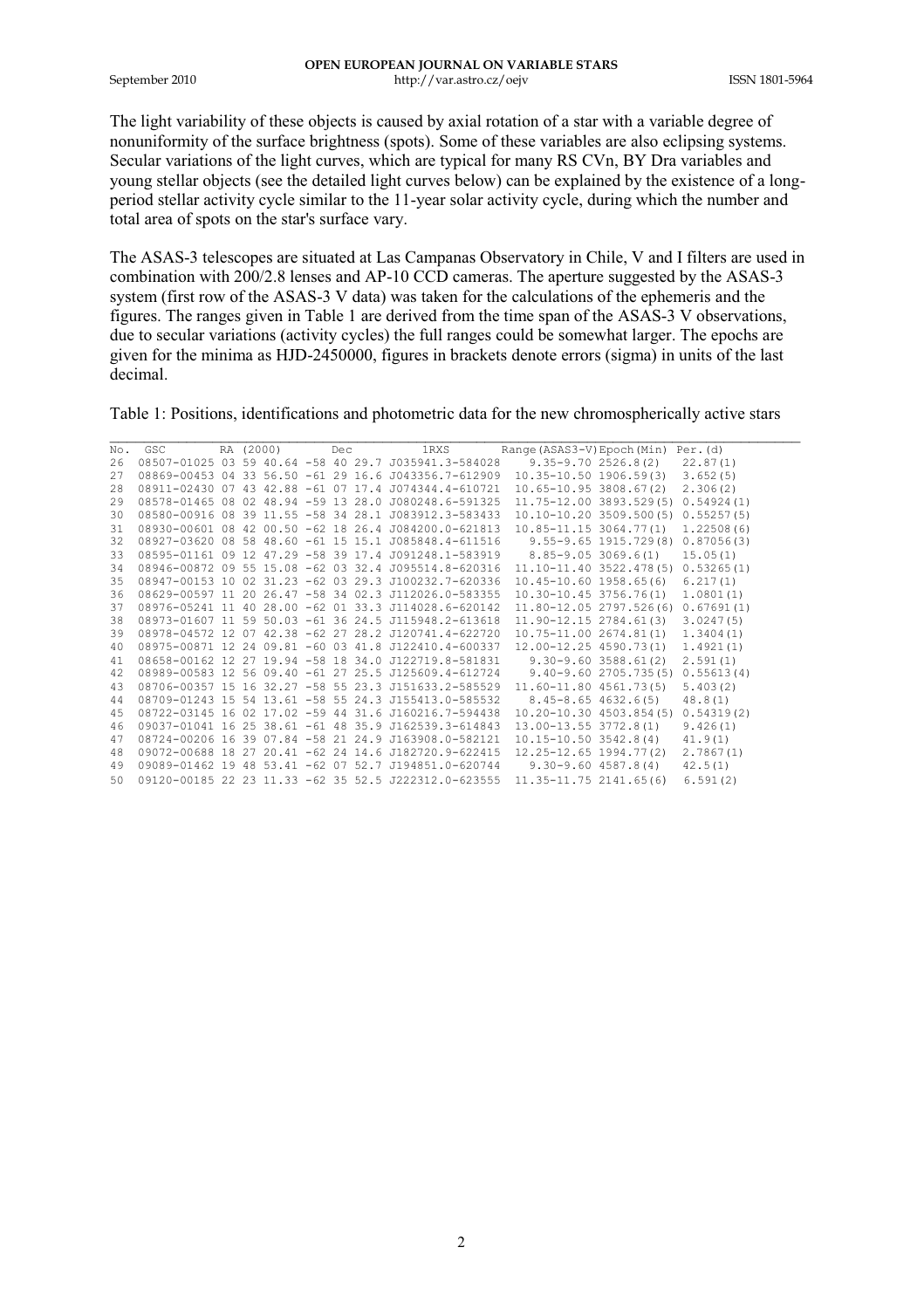## **Light curves, folded light curves (with the period given above) and comments:**

Some of the following stars showed a clear variation of the shape of the light curves, which is somewhat typical of chromospherically active stars.

Therefore the folded light curves are given for a distinct time period of time (described in figure as HJD 245 ....-....).

# **No. 26: GSC 08507-01025**

Period: 22.87(1) d ASAS data:

http://www.astrouw.edu.pl/cgi-asas/asas\_variable/035941-5840.5,asas3,0,0,500,0,0 2MASS J-K: 0.727 Tycho-2: 8507-1025-1: Johnson B-V= 1.136 (derived from Tycho-2)

ROSAT: HR1= 0.44, HR2= 0.03, fxfopt= -2.69

Proper motion: pmRA: -12.62 mas/yr, pmDE: -28.41 mas/yr (Roeser et al., 2008)

Spectral type: K0III (Houk et al., 1975)

Known variable (UY Ret, type LB)

Likely an RS CVn variable



**No. 27: GSC 08869-00453**  Period: 3.652(5) d ASAS data:

http://www.astrouw.edu.pl/cgi-asas/asas\_variable/043356-6129.3,asas3,0,0,500,0,0 2MASS J-K: 0.496 Tycho-2: 8869- 453-1: Johnson B-V=0.576 (derived from Tycho-2) ROSAT: HR1=0.04, HR2= 0.37, fxfopt= -2.32 Proper motion: pmRA: 32.73 mas/yr, pmDE: 18.92 mas/yr (Roeser et al., 2008) Spectral type: G5 (Wright et al., 2003) Likely an RS CVn variable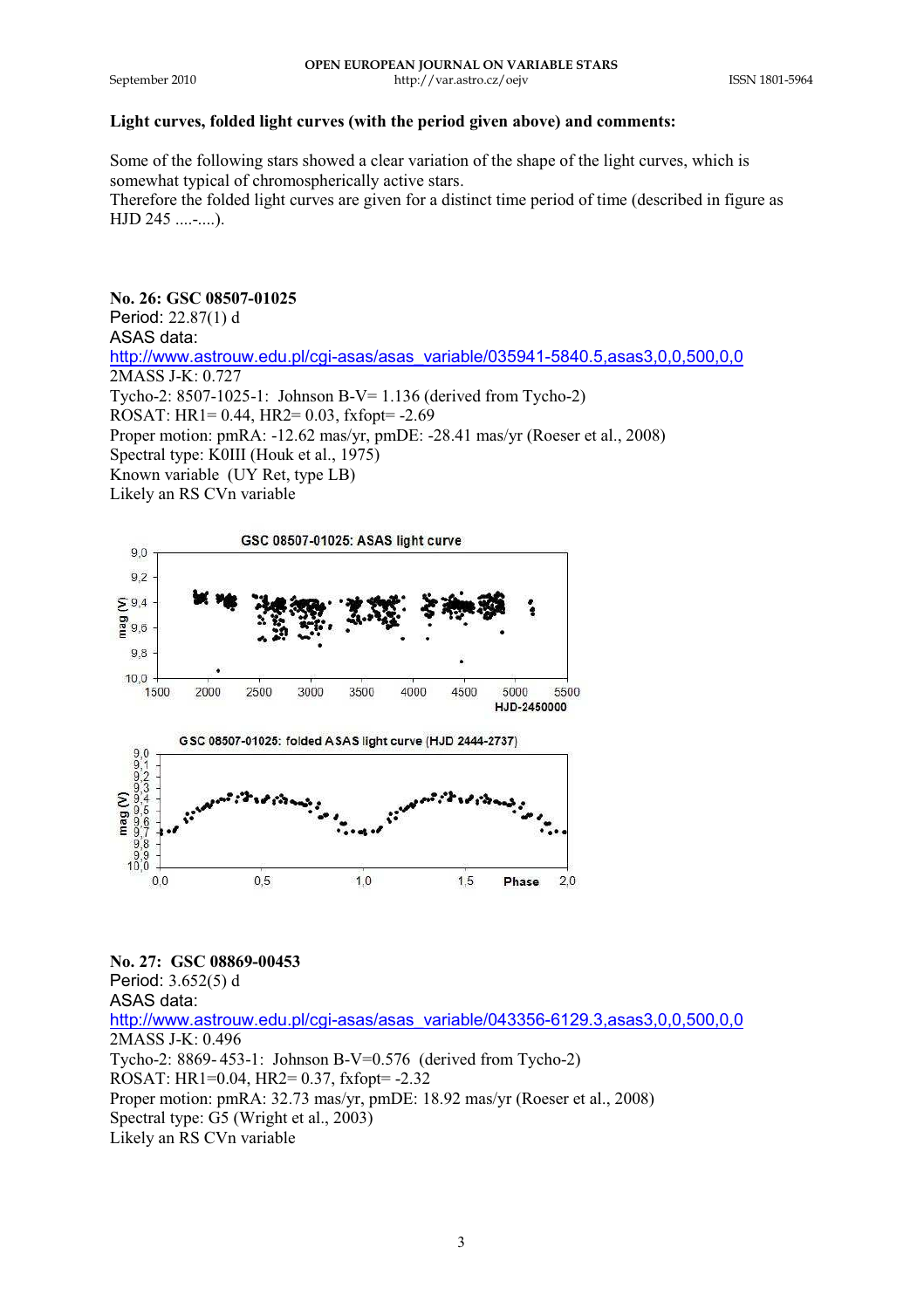

#### **No. 28: GSC 08911-02430**

Period: 2.306(2) d ASAS data: http://www.astrouw.edu.pl/cgi-asas/asas\_variable/074343-6107.3,asas3,0,0,500,0,0 2MASS J-K: 0.701 ROSAT: HR1=-0.18, HR2=0.27, fxfopt= -1.97 Tycho-2: 8911- 2430-1: Johnson B-V=0.929 (derived from Tycho-2) Proper motion: pmRA: 2.71 mas/yr, pmDE: 26.92 mas/yr (Roeser et al., 2008) Spectral type: K0V(e) (Torres et al., 2006) Not to distingiush between RS CVn and BY Dra

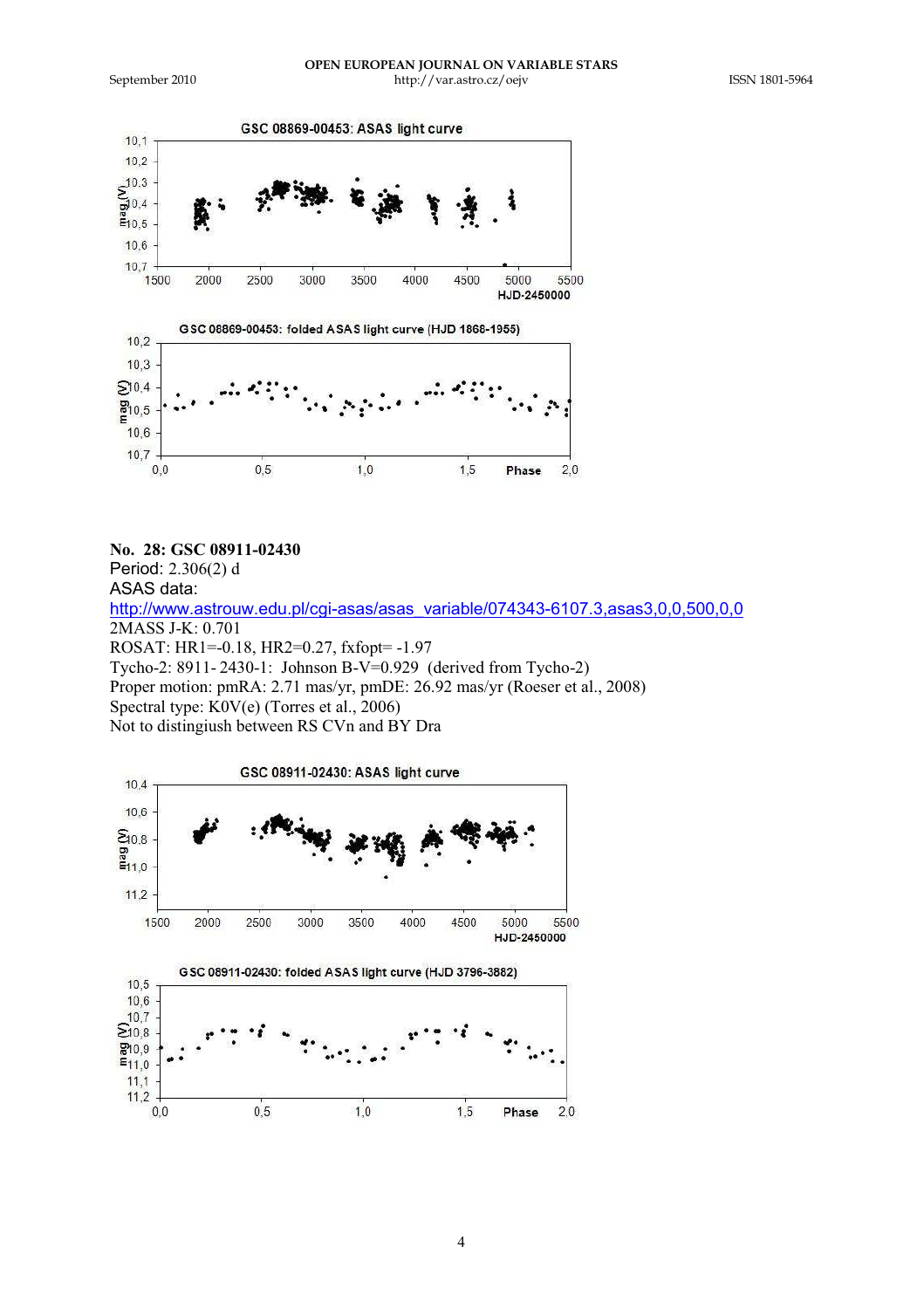#### **No. 29: GSC 08578-01465**

Period: 0.54924(1) d

ASAS data:

http://www.astrouw.edu.pl/cgi-asas/asas\_variable/080249-5913.5,asas3,0,0,500,0,0

2MASS J-K: 0.615

Tycho-2: 8578-1465-1: Johnson B-V= 0.794 (derived from Tycho-2)

ROSAT: HR1= 0.17, HR2=-0.11, fxfopt= -1.66

Proper motion: pmRA: -35.55 mas/yr, pmDE: 30.92 mas/yr (Roeser et al., 2008)

ASAS variable (type RRC/EC/ESD)

Spectral type: K1IV(e); Li strong (Torres et. al, 2006)

Likely a young stellar object

GSC 08578-01465: ASAS light curve





## **No. 30: GSC 08580-00916**

Period: 0.55257(5) d ASAS data: http://www.astrouw.edu.pl/cgi-asas/asas\_variable/083912-5834.5,asas3,0,0,500,0,0 2MASS J-K: 0.525 Tycho-2: 8580-916-1: Johnson B-V=0.653 (derived from Tycho-2) ROSAT: HR1=0.37, HR2=0.30, fxfopt= -2.09 Proper motion: pmRA: -27.58 mas/yr, pmDE: 37.16 mas/yr (Roeser et al., 2008) Spectral type: G5V (Torres et al., 2006) Likely an RS CVn variable

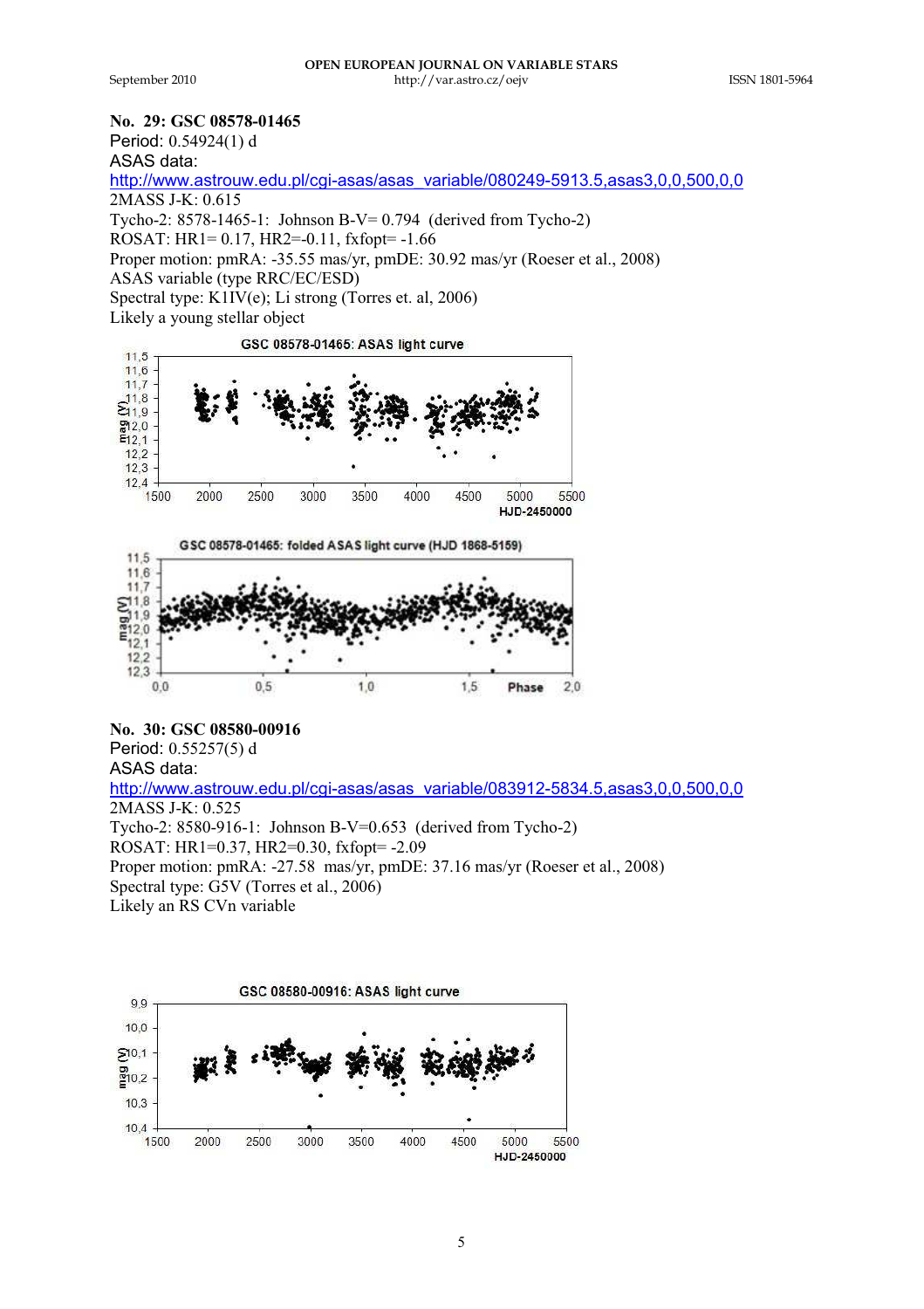$11,2$  $11.3$  $11,4$ 

 $0,0$ 



## **No. 31: GSC 08930-601** Period: 1.22508(6) d ASAS data: http://www.astrouw.edu.pl/cgi-asas/asas\_variable/084200-6218.4,asas3,0,0,500,0,0 2MASS J-K: 0.571 Tycho-2: 08930-00601-1: Johnson B-V= 1.024 (derived from Tycho-2) ROSAT: HR1= 0.08, HR2= 0.25 , fxfopt= -1.96 Proper motion: pmRA: -11.11 mas/yr, pmDE: 16.53 mas/yr (Roeser et al., 2008) Spectral type: K0V (Torres et al., 2006) Likely an RS CVn variable



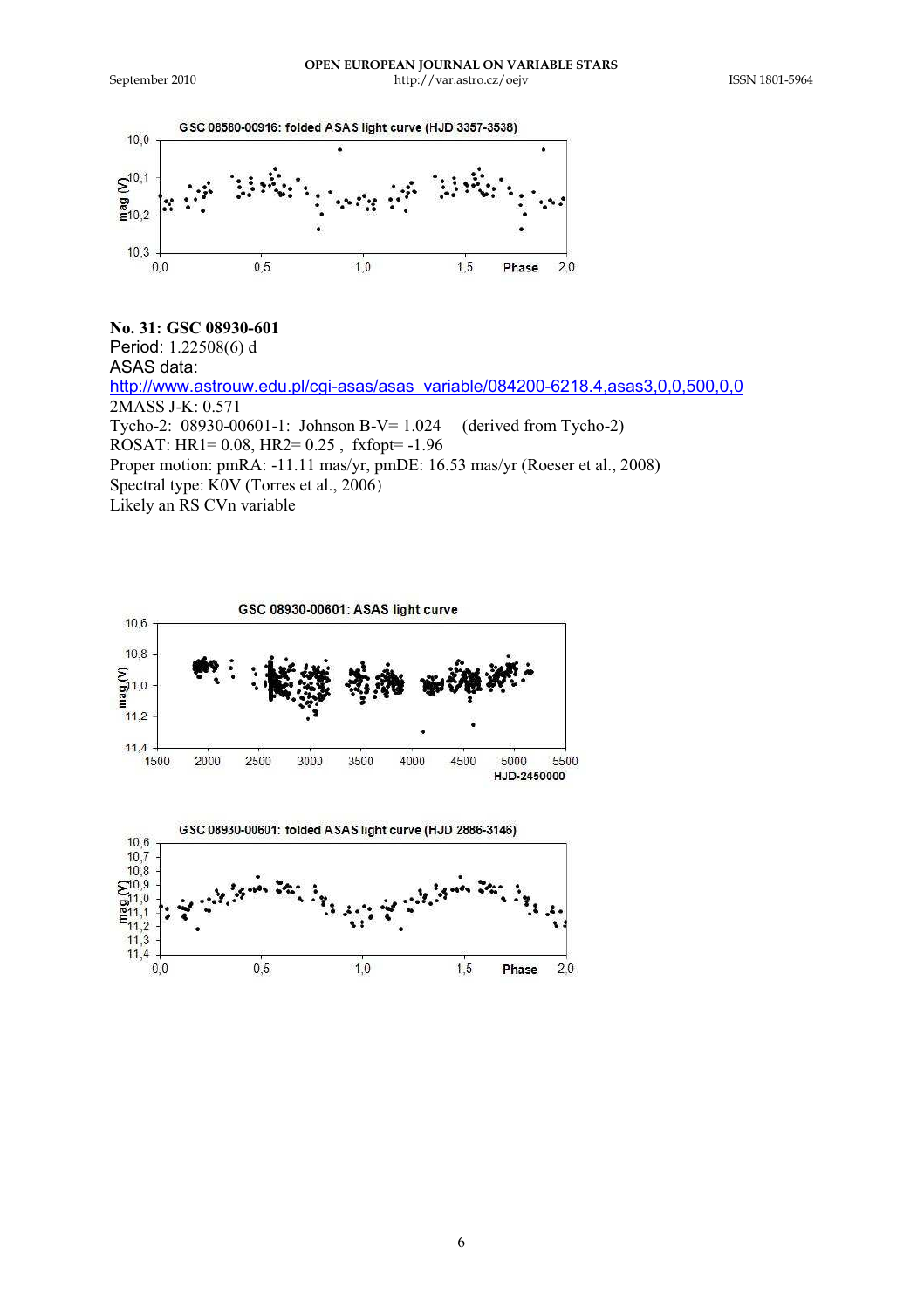## **No. 32: GSC 08927-03620**

Period: 0.87056(3) d

ASAS data:

http://www.astrouw.edu.pl/cgi-asas/asas\_variable/085849-6115.3,asas3,0,0,500,0,0

2MASS J-K: 0.548

Tycho-2: 8927-3620-1: Johnson B-V= 0.685 (derived from Tycho-2)

ROSAT: HR1= 0.16, HR2= 0.04, fxfopt= -1.92

Proper motion: pmRA: -8.05 mas/yr, pmDE: 11.49 mas/yr (Roeser et al., 2008)

Spectral type: G8IV; Li strong (Torres et al., 2006)

Likely a young stellar object



## **No. 33: GSC 08595-01161**

Period: 15.05(1) d ASAS data:

http://www.astrouw.edu.pl/cgi-asas/asas\_variable/091247-5839.3,asas3,0,0,500,0,0 2MASS J-K: 0.622 Tycho-2: 8595-1161-1: Johnson B-V= 0.944 (derived from Tycho-2)

ROSAT: HR1= 0.05, HR2= 0.06, fxfopt= -2.06

Proper motion: pmRA: -97.18 mas/yr, pmDE: 15.89 mas/yr (Roeser et al., 2008)

Spectral type: K0III SB2 (Torres et al., 2006)

ASAS variable (type RRC/EC/ESD)

Likely an RS CVn variable

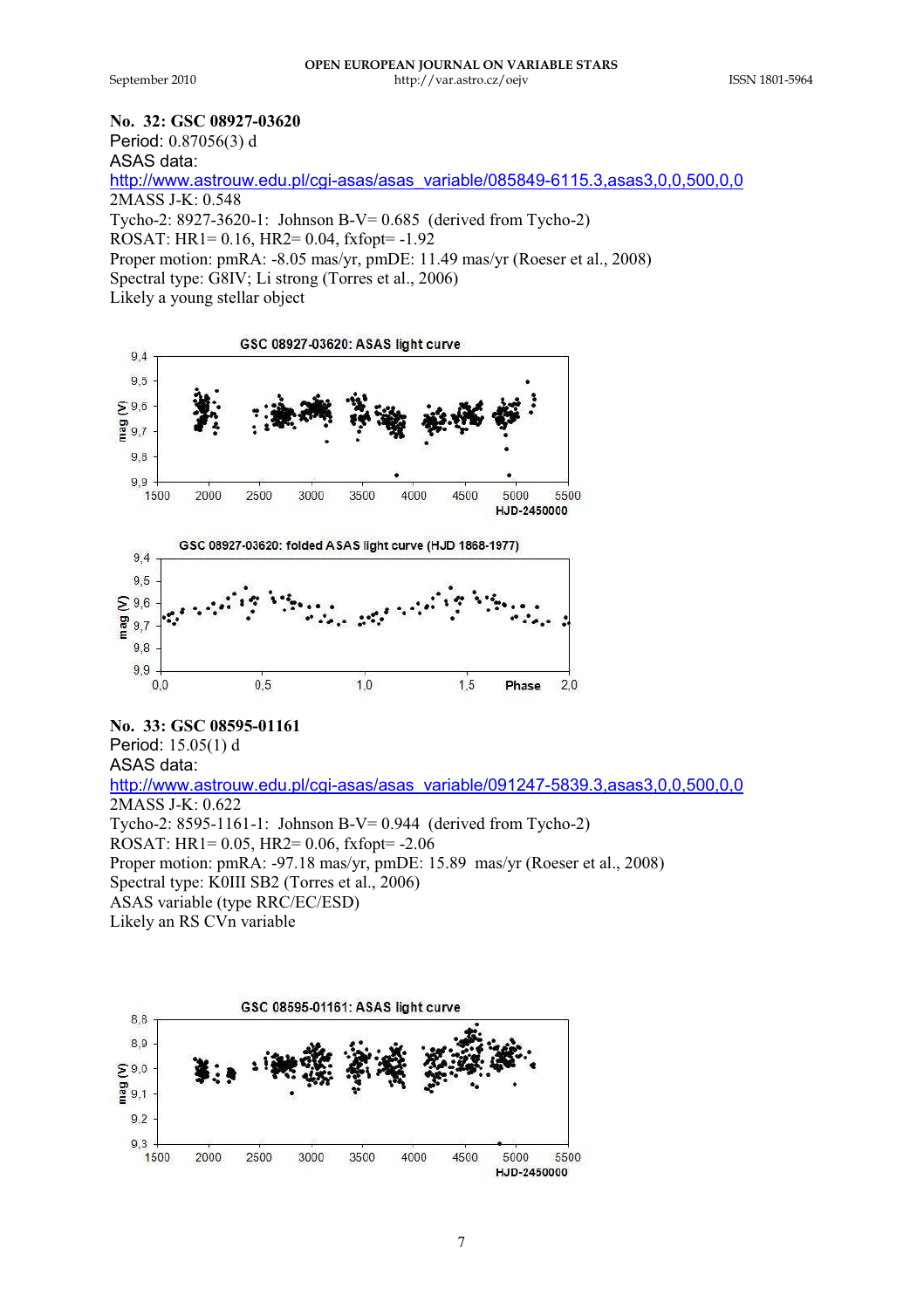

**No. 34: GSC 08946-00872** Period: 0.53265(1) d ASAS data: http://www.astrouw.edu.pl/cgi-asas/asas\_variable/095515-6203.5,asas3,0,0,500,0,0 2MASS J-K: 0.572 Tycho-2: 8946-872-1: Johnson B-V= 1.077 (derived from Tycho-2) ROSAT: HR1=0.19, HR2= 0.46, fxfopt= -1.85 Proper motion: pmRA: -16.05 mas/yr, pmDE: 3.55 mas/yr (Roeser et al., 2008) Spectral type: K<sub>2</sub>V; Li strong (Torres et al., 2006)

Likely a young stellar object



8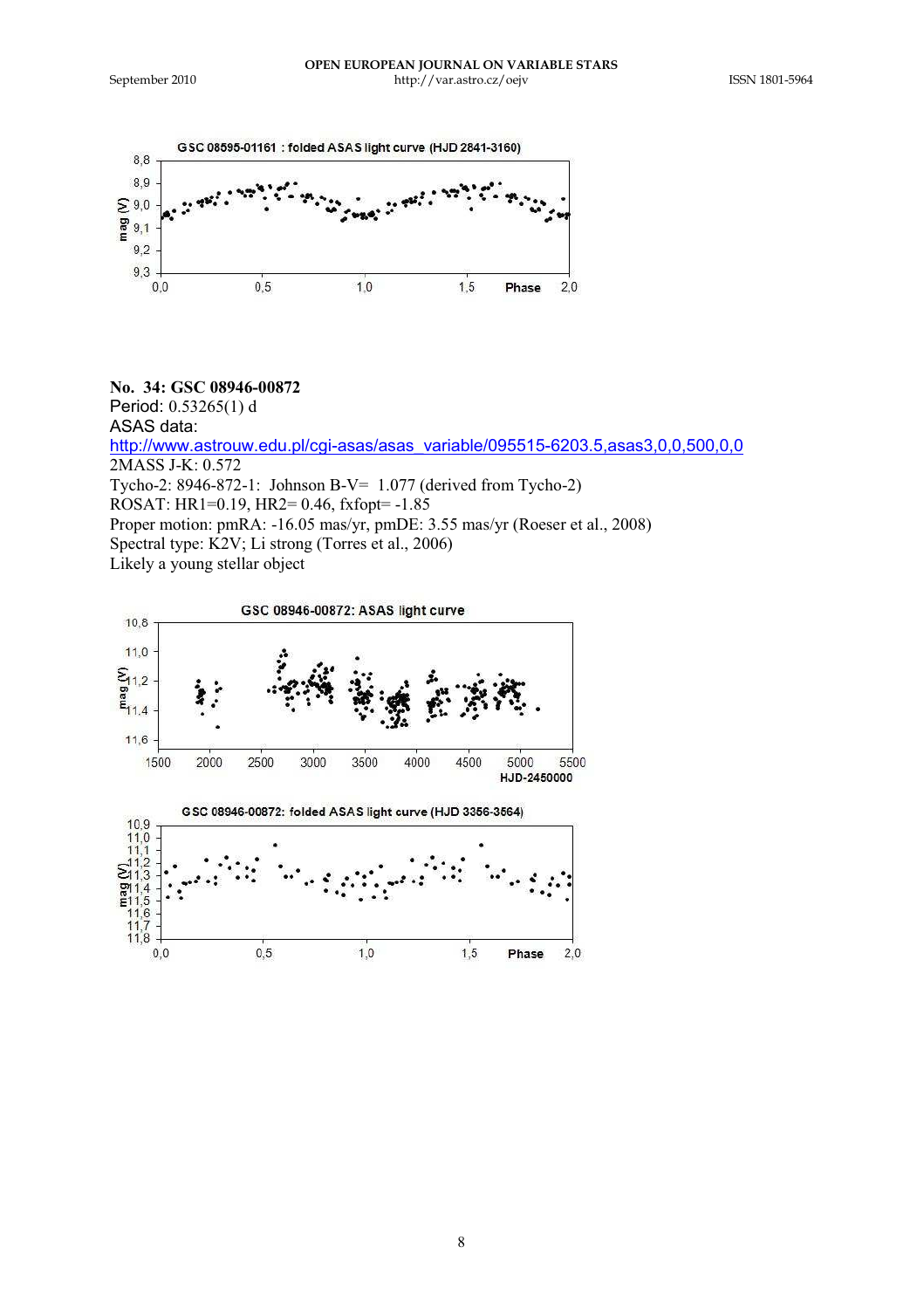$0,0$ 

 $0,5$ 

## **No. 35: GSC 08947-00153**

Period: 6.217(1) d ASAS data: http://www.astrouw.edu.pl/cgi-asas/asas\_variable/100231-6203.5,asas3,0,0,500,0,0 2MASS J-K: 0.731 Tycho-2: 8947-153-1: Johnson B-V= 0.791 (derived from Tycho-2) ROSAT: HR1= 0.33, HR2=0.52, fxfopt= -2.23 Proper motion: pmRA: -66.81 mas/yr, pmDE: 31.20 mas/yr (Roeser et al., 2008) Spectral type: K0IIIe (Torres et al., 2006) ASAS variable (type Misc) Likely an RS CVn variable



 $1,0$ 

**No. 36: GSC 08629-00597** Period: 1.0801(1) d ASAS data: http://www.astrouw.edu.pl/cgi-asas/asas\_variable/112026-5834.0,asas3,0,0,500,0,0 2MASS J-K: 0.535 Tycho-2: 8629-597-1: Johnson B-V= 0.558 (derived from Tycho-2) ROSAT: HR1=0.04, HR2=-0.01, fxfopt= -2.27 Proper motion: pmRA: 1.82 mas/yr, pmDE: -22.58 mas/yr (Roeser et al., 2008) Spectral type: K0 (Fabricius et al., 2002) Likely an RS CVn variable

 $1,5$ 

 $2.0$ 

Phase

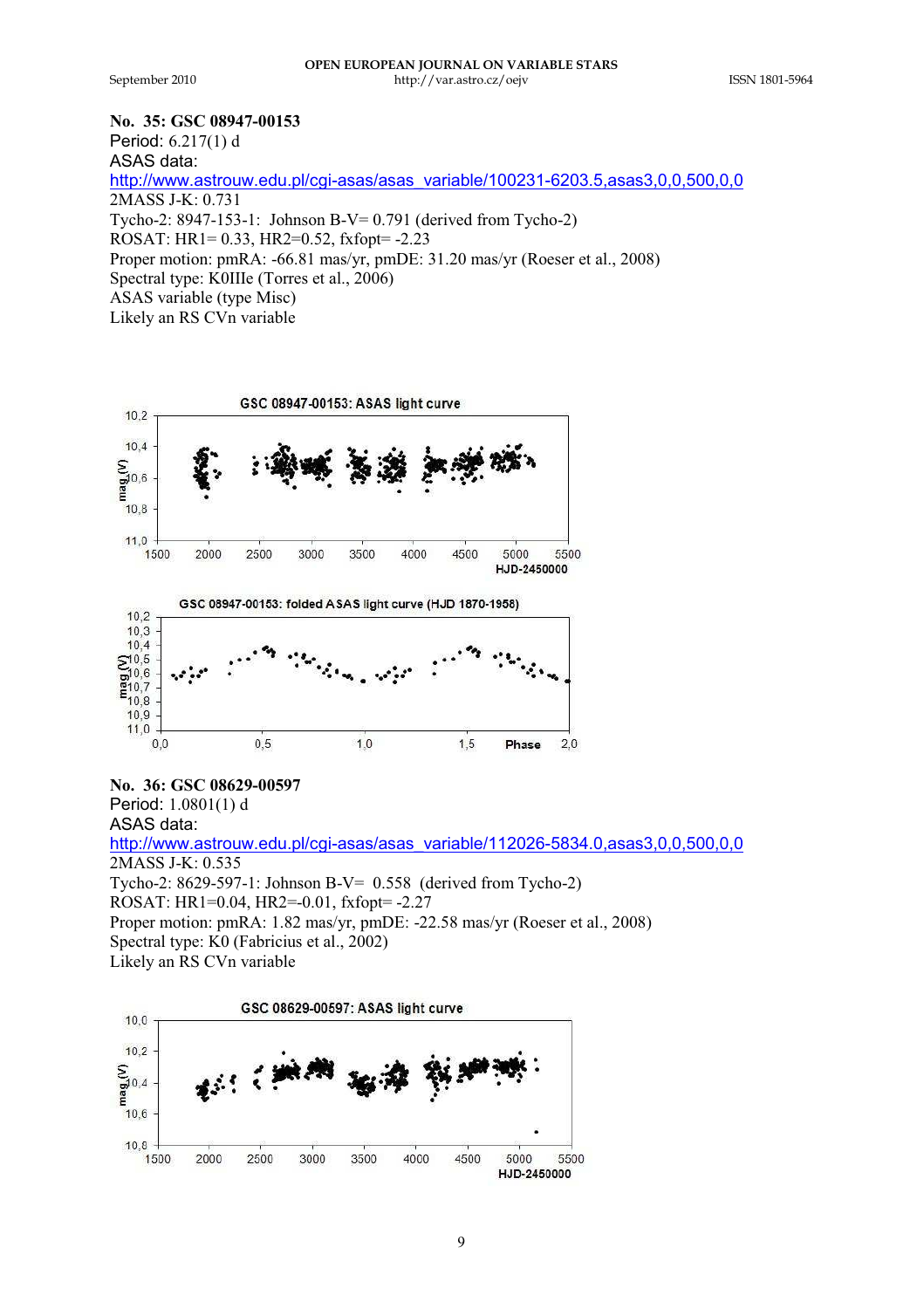

**No. 37: GSC 08976-05241** Period: 0.67691(1) d ASAS data: http://www.astrouw.edu.pl/cgi-asas/asas\_variable/114028-6201.6,asas3,0,0,500,0,0 2MASS J-K: 0.897 ROSAT: HR1= -0.06 , HR2= -0.05, fxfopt= -2.06 Proper motion: pmRA: -29.96 mas/yr, pmDE: -11.07 mas/yr (Roeser et al., 2008) ASAS variable (I band variable, no type given) Spectral type: K7 (Riaz et al., 2006) Probable BY Dra variable





10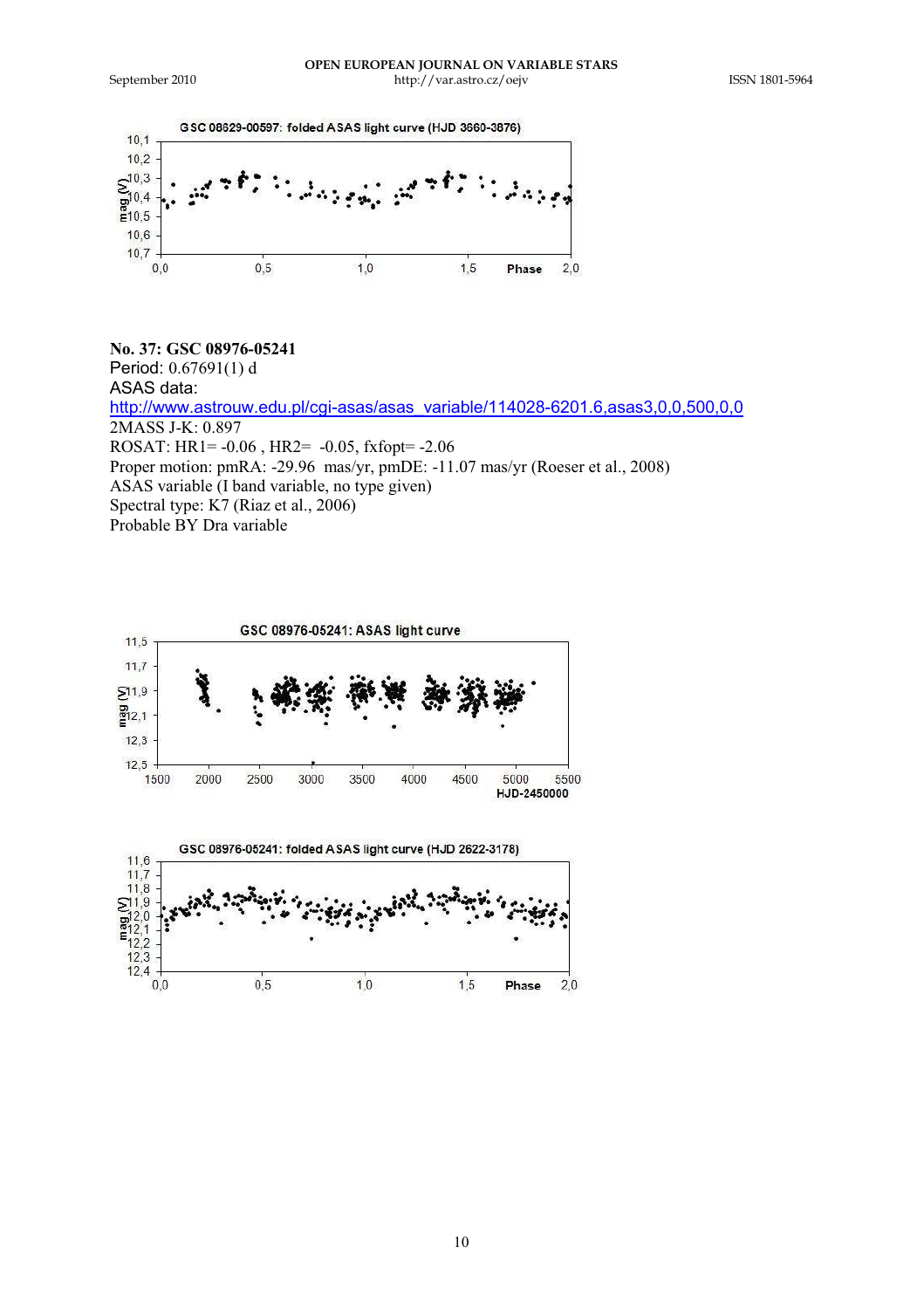**No. 38: GSC 08973-01607** 

Period: 3.0247(5) d ASAS data: http://www.astrouw.edu.pl/cgi-asas/asas\_variable/115950-6136.4,asas3,0,0,500,0,0 2MASS J-K: 0.857 ROSAT: HR1=0.02, HR2=0.03, fxfopt=-1.68 Proper motion: pmRA: -31.99 mas/yr, pmDE: -6.66 mas/yr (Roeser et al., 2008) Spectral type: K7 (Riaz et al., 2006) Probable BY Dra variable





**No. 39: GSC 08978-04572**

Period: 1.3404(1) d ASAS data:

http://www.astrouw.edu.pl/cgi-asas/asas\_variable/120742-6227.5,asas3,0,0,500,0,0 2MASS J-K: 0.707 Tycho-2: 8978-4572-1 : Johnson B-V= 0.732 (derived from Tycho-2) ROSAT: HR1= 0.13, HR2=-0.04, fxfopt= -2.36 Proper motion: pmRA: -34.18 mas/yr, pmDE: -10.02 mas/yr (Roeser et al., 2008) Spectral type: K3Ve; Li strong (Torres et al., 2006) Likely a young stellar object

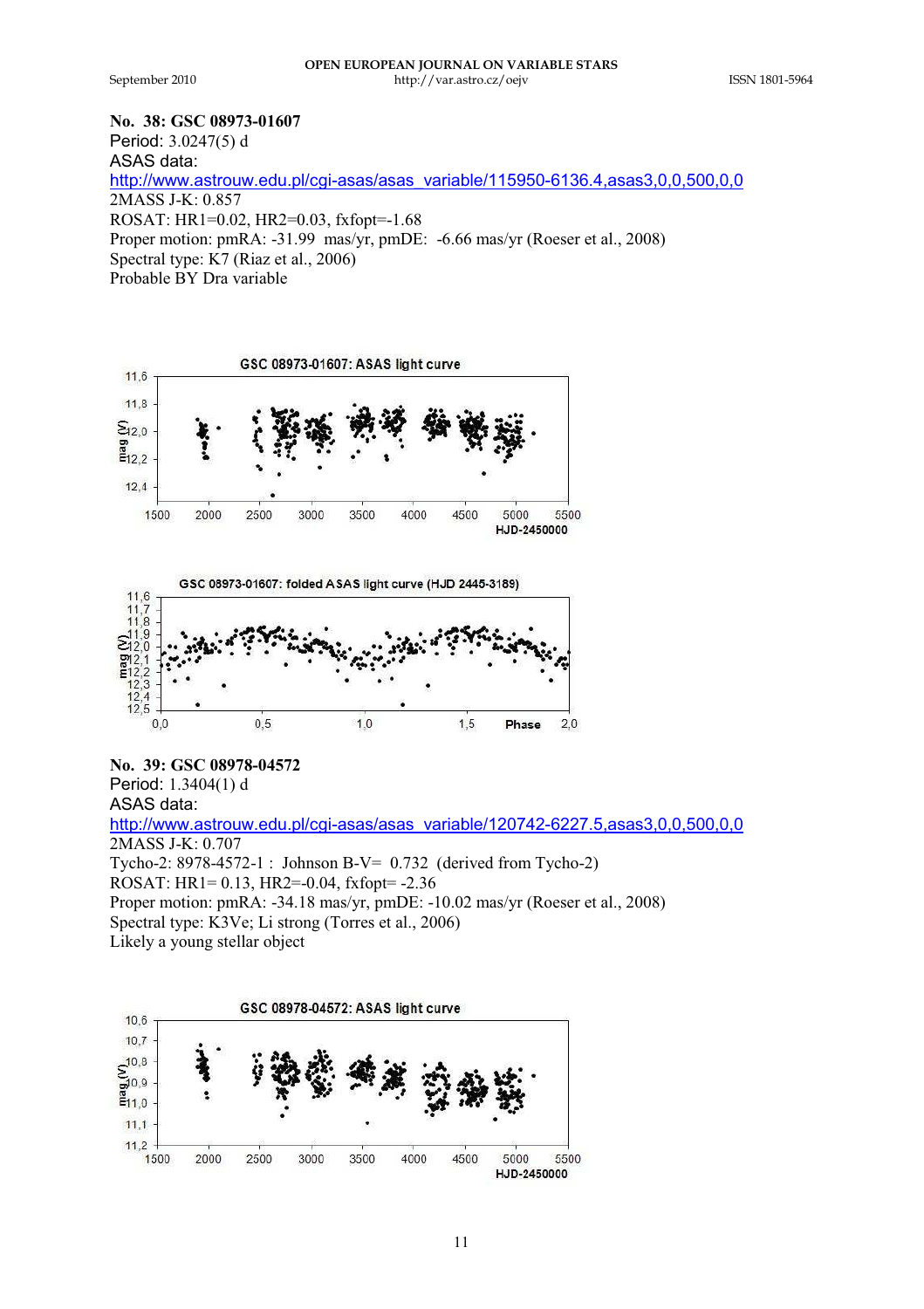

**No. 40: GSC 08975-00871**  Period: 1.4921(1) d ASAS data: http://www.astrouw.edu.pl/cgi-asas/asas\_variable/122409-6003.7,asas3,0,0,500,0,0 2MASS J-K: 0.831 Tycho-2: 8975-871-1: Johnson B-V= 1.057 (derived from Tycho-2) ROSAT: HR1= -0.20, HR2= 0.45, fxfopt=-1.92 Proper motion: pmRA: -39.48 mas/yr, pmDE: -9.47 mas/yr (Roeser et al., 2008) Spectral type: K7 (Riaz et al., 2006) Probable BY Dra variable



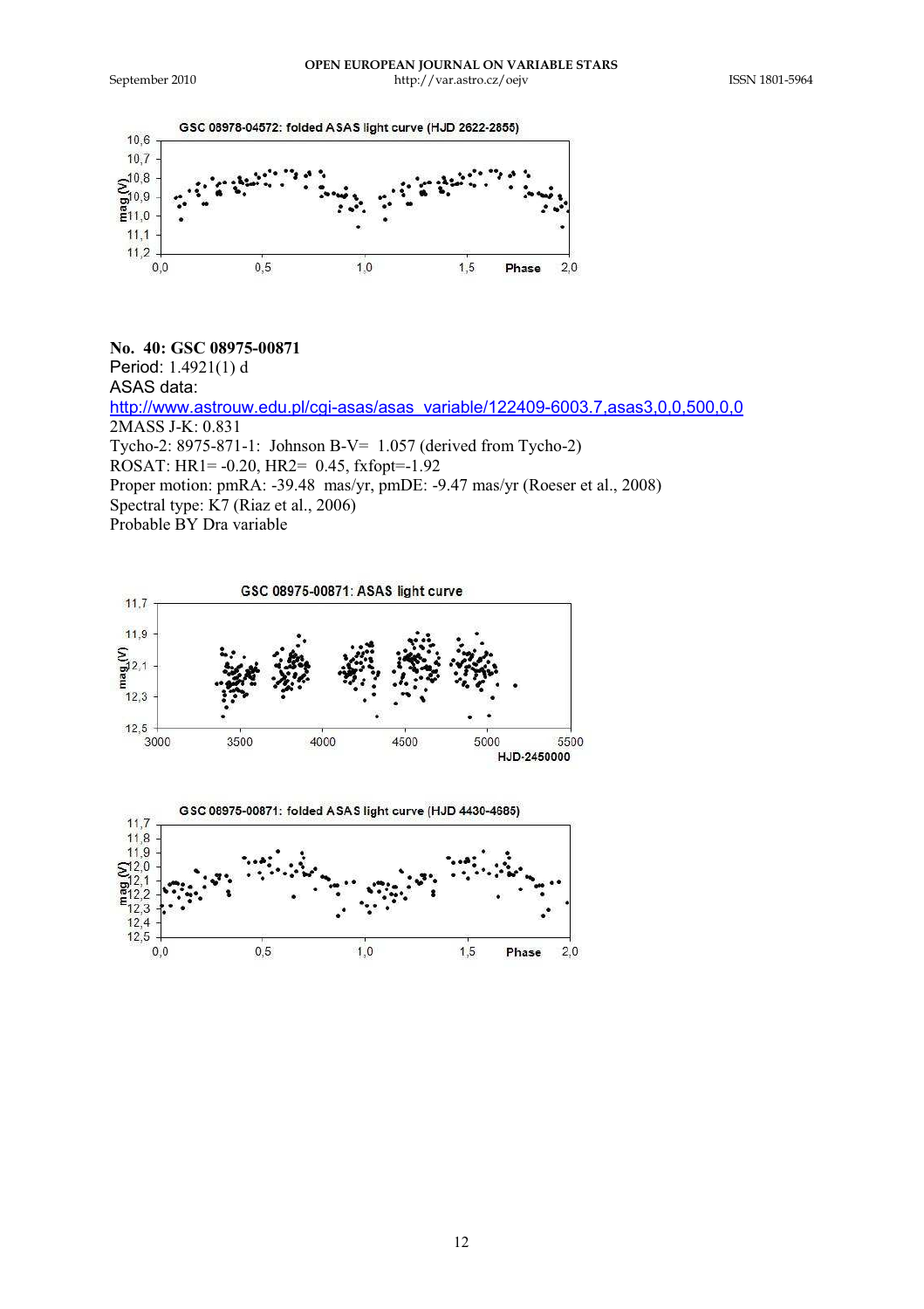## **No. 41: GSC 08658-00162**

Period: 2.591(1) d

ASAS data:

http://www.astrouw.edu.pl/cgi-asas/asas\_variable/122719-5818.6,asas3,0,0,500,0,0 2MASS J-K: 0.567

Tycho-2: 8658-162-1: Johnson B-V= 0.781 (derived from Tycho-2)

ROSAT: HR1=0.29, HR2=0.10, fxfopt= -2.43

Proper motion: pmRA: 53.78 mas/yr, pmDE: -97.71 mas/yr (Roeser et al., 2008)

Member of Sco OB2\_4 association (Hoogerwerf, 2000)

Likely a young stellar object





**No. 42: GSC 08989-00583** Period: 0.55613(4) d

ASAS data: http://www.astrouw.edu.pl/cgi-asas/asas\_variable/125609-6127.4,asas3,0,0,500,0,0 2MASS J-K: 0.556 Tycho-2: 8989-583-1: Johnson B-V= 0.787 (derived from Tycho-2) ROSAT: HR1= 0.13, HR2=0.35, fxfopt= -1.95 Proper motion: pmRA: -49.46 mas/yr, pmDE: -16.04 mas/yr (Roeser et al., 2008) Spectral type: K0Ve Li strong (Torres et al., 2006)

Likely a young stellar object

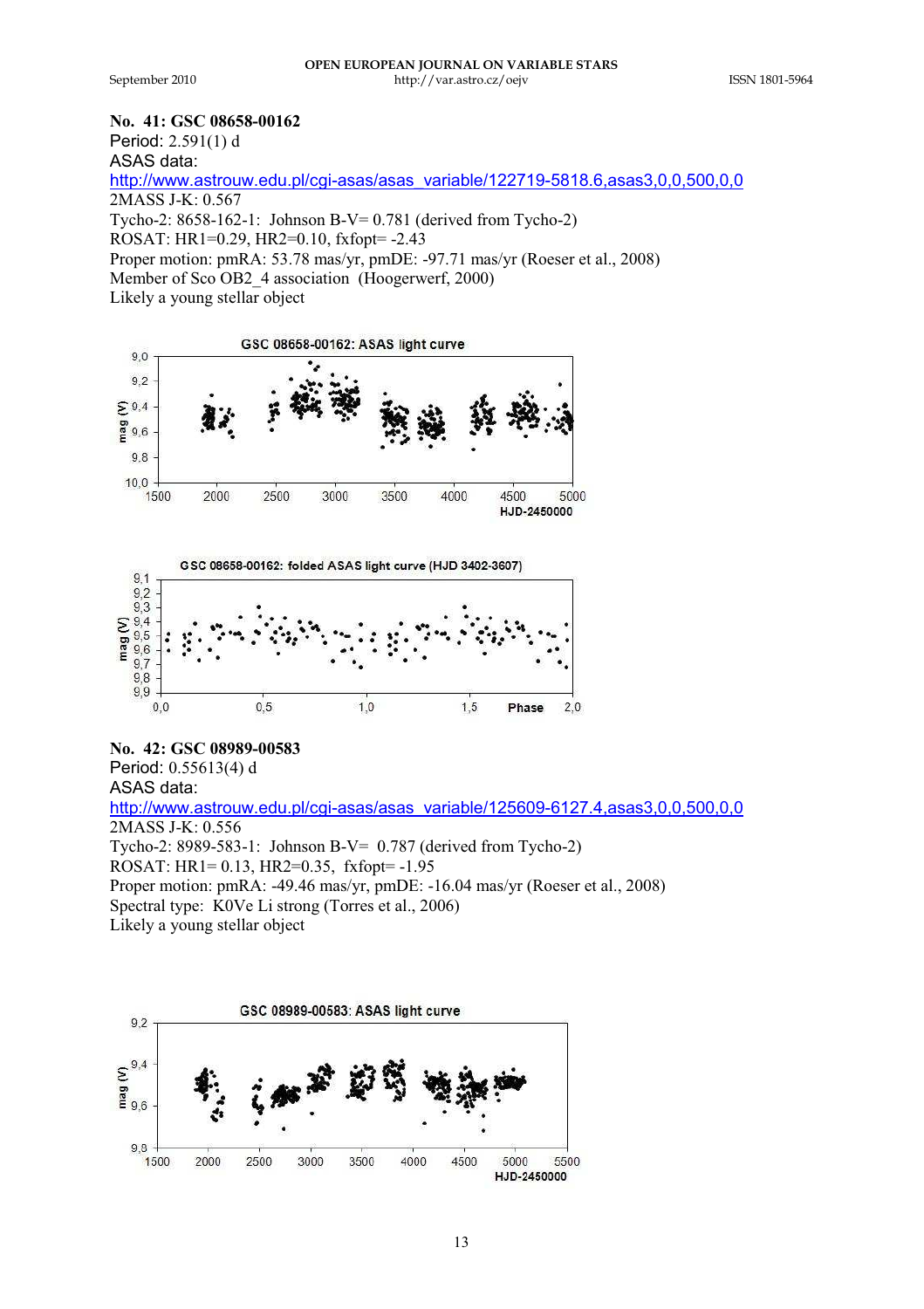

**No. 43: GSC 08706-00357**  Period: 5.403(2) d ASAS data: http://www.astrouw.edu.pl/cgi-asas/asas\_variable/151632-5855.4,asas3,0,0,500,0,0 2MASS J-K: 0.806 ROSAT: HR1= -0.18, HR2= 0.35, fxfopt= -1.93 Proper motion: pmRA: -44.96 mas/yr, pmDE: -46.98 mas/yr (Roeser et al., 2008) Spectral type: K7 (Riaz et al., 2006) Probable BY Dra variable

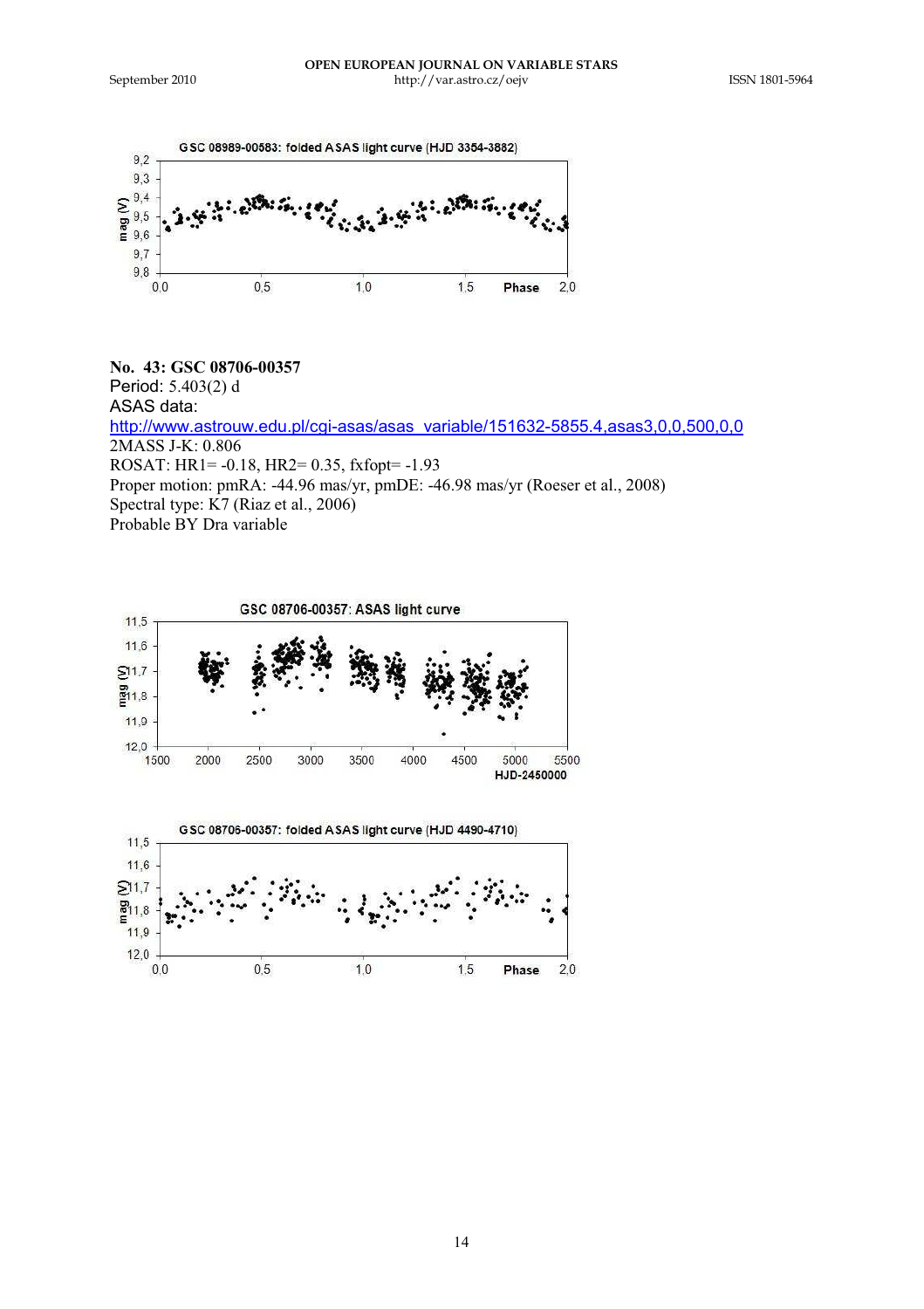**No. 44: GSC 08709-01243**

Period: 48.8(1) d

ASAS data:

http://www.astrouw.edu.pl/cgi-asas/asas\_variable/155414-5855.4,asas3,0,0,500,0,0 2MASS J-K: 0.791 Tycho-2: 8709-1243-1: Johnson B-V= 1.266 (derived from Tycho-2) ROSAT: HR1=0.87, HR2= 0.18, fxfopt= -3.48 Proper motion: pmRA: 24.11 mas/yr, pmDE: 6.17 mas/yr (Roeser et al., 2008) Spectral type: K3III (Torres et al., 2006)

Likely an RS CVn variable



**No. 45: GSC 08722-03145**

Period: 0.54319(2) d

ASAS data: http://www.astrouw.edu.pl/cgi-asas/asas\_variable/160217-5944.5,asas3,0,0,500,0,0 2MASS J-K: 0.565 Tycho-2: 8722-3145-1: Johnson B-V= 0.705 (derived from Tycho-2) ROSAT: HR1=-0.16, HR2=-0.17, fxfopt= -2.12 Proper motion: pmRA: -16.21 mas/yr, pmDE: -61.90 mas/yr (Roeser et al., 2008) Spectral type: G8V(e) SB2 (Torres et al., 2006)

Likely an RS CVn variable

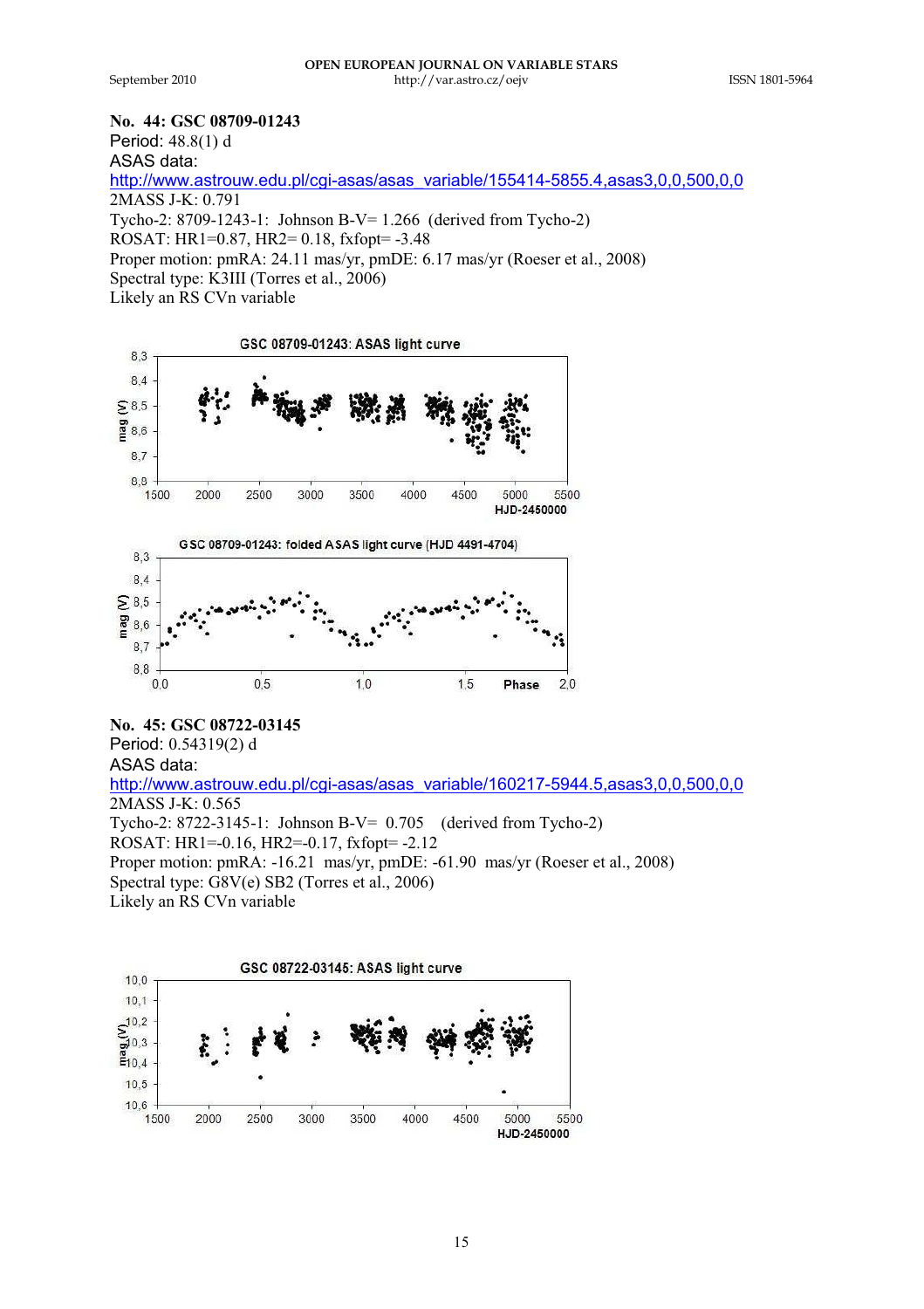

**No. 46: GSC 09037-01041**  Period: 9.426(1) d ASAS data: http://www.astrouw.edu.pl/cgi-asas/asas\_variable/162538-6148.6,asas3,0,0,500,0,0 2MASS J-K: 0.806 ROSAT: HR1=0.77, HR2= 0.77, fxfopt= -1.62 Proper motion: pmRA: -5.78 mas/yr, pmDE: -7.45 mas/yr (Roeser et al., 2008) Spectral type: K<sub>2</sub> (Riaz et al., 2006) Probable BY Dra variable



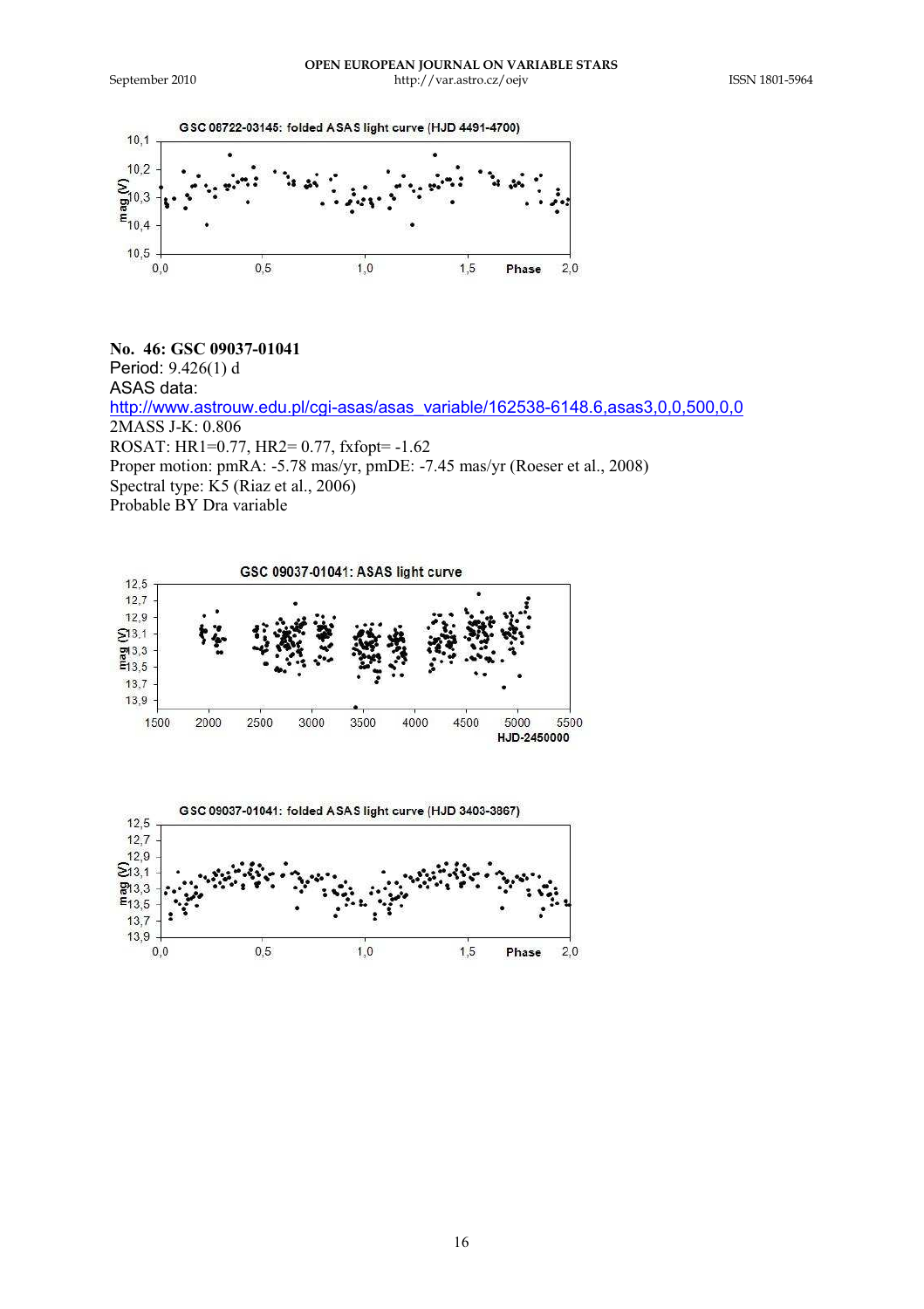**No. 47: GSC 08724-00206** 

Period: 41.9(1) d

ASAS data:

http://www.astrouw.edu.pl/cgi-asas/asas\_variable/163908-5821.4,asas3,0,0,500,0,0 2MASS J-K: 0.727 Tycho-2: 8724-206-1: Johnson B-V= 1.115 (derived from Tycho-2) ROSAT: HR1= 0.81, HR2= 0.30, fxfopt= -2.50 Proper motion: pmRA: -29.81 mas/yr, pmDE: -11.21 mas/yr (Roeser et al., 2008) ASAS variable (type MISC/SR) Spectral type: K0III SB2 (Torres et al., 2006) Likely an RS CVn variable





**No. 48: GSC 09072-00688** Period: 2.7867(1) d ASAS data: http://www.astrouw.edu.pl/cgi-asas/asas\_variable/182720-6224.3,asas3,0,0,500,0,0  $2MASS$  J-K $\cdot$  0.802 ROSAT: HR1= 1.00, HR2= 0.28, fxfopt= -1.17 Proper motion: pmRA: -1.83 mas/yr, pmDE: 0.94 mas/yr (Roeser et al., 2008) ASAS variable (type ESD) Spectral type: K5 (Riaz et al., 2006) Probable BY Dra variable

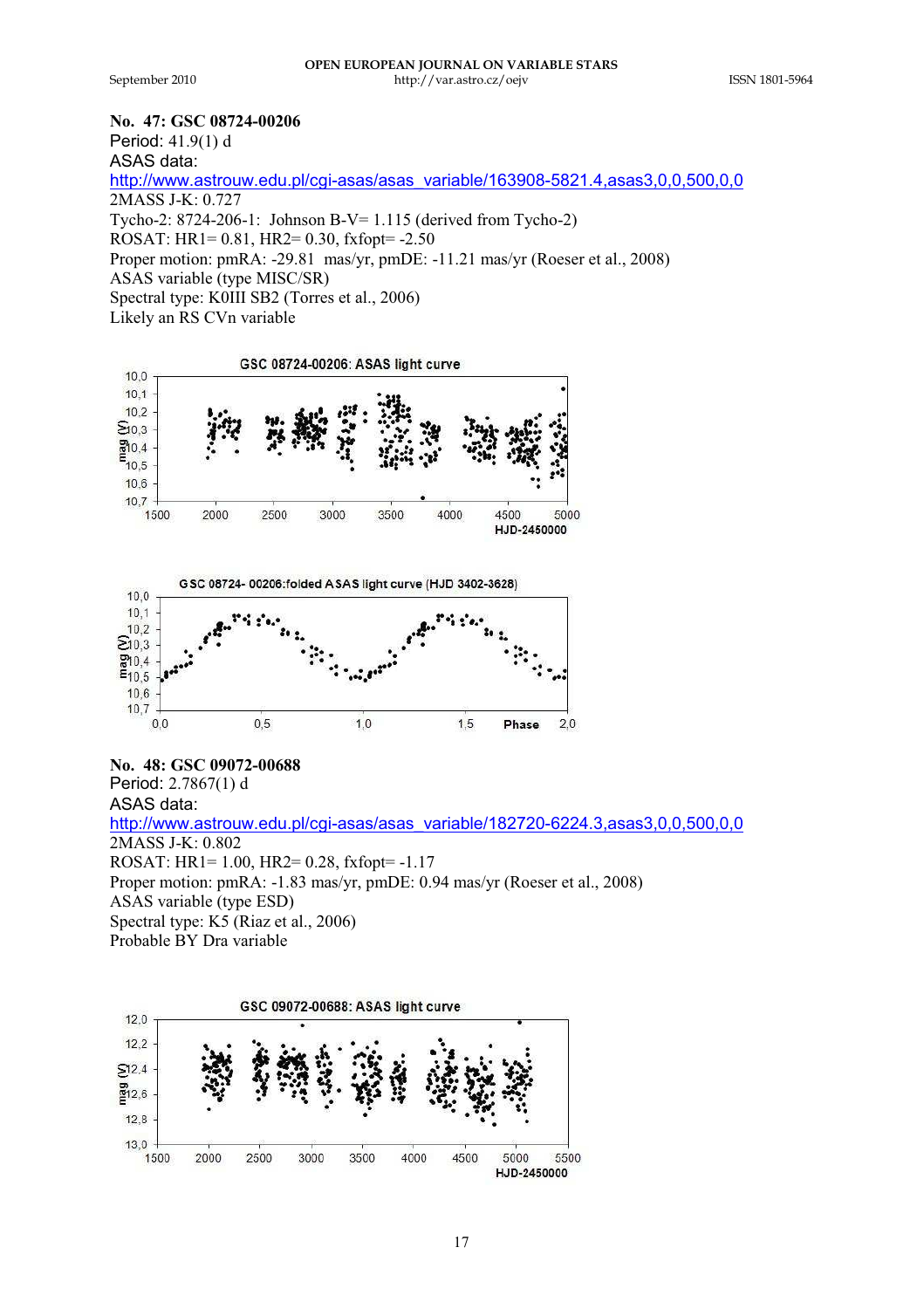

## **No. 49: GSC 09089-01462**

Period: 42.5(1) d

ASAS data:

http://www.astrouw.edu.pl/cgi-asas/asas\_variable/194853-6207.9,asas3,0,0,500,0,0 2MASS J-K: 0.691 Tycho-2: 9089-1462-1: Johnson B-V= 1.169 (derived from Tycho-2) ROSAT: HR1= 0.38, HR2=-0.05, fxfopt= -2.26 Proper motion: pmRA: -20.85 mas/yr, pmDE: -1.49 mas/yr (Roeser et al., 2008) ASAS variable (type MISC) Spectral type: K2III (Torres et al., 2006)

Likely an RS CVn variable

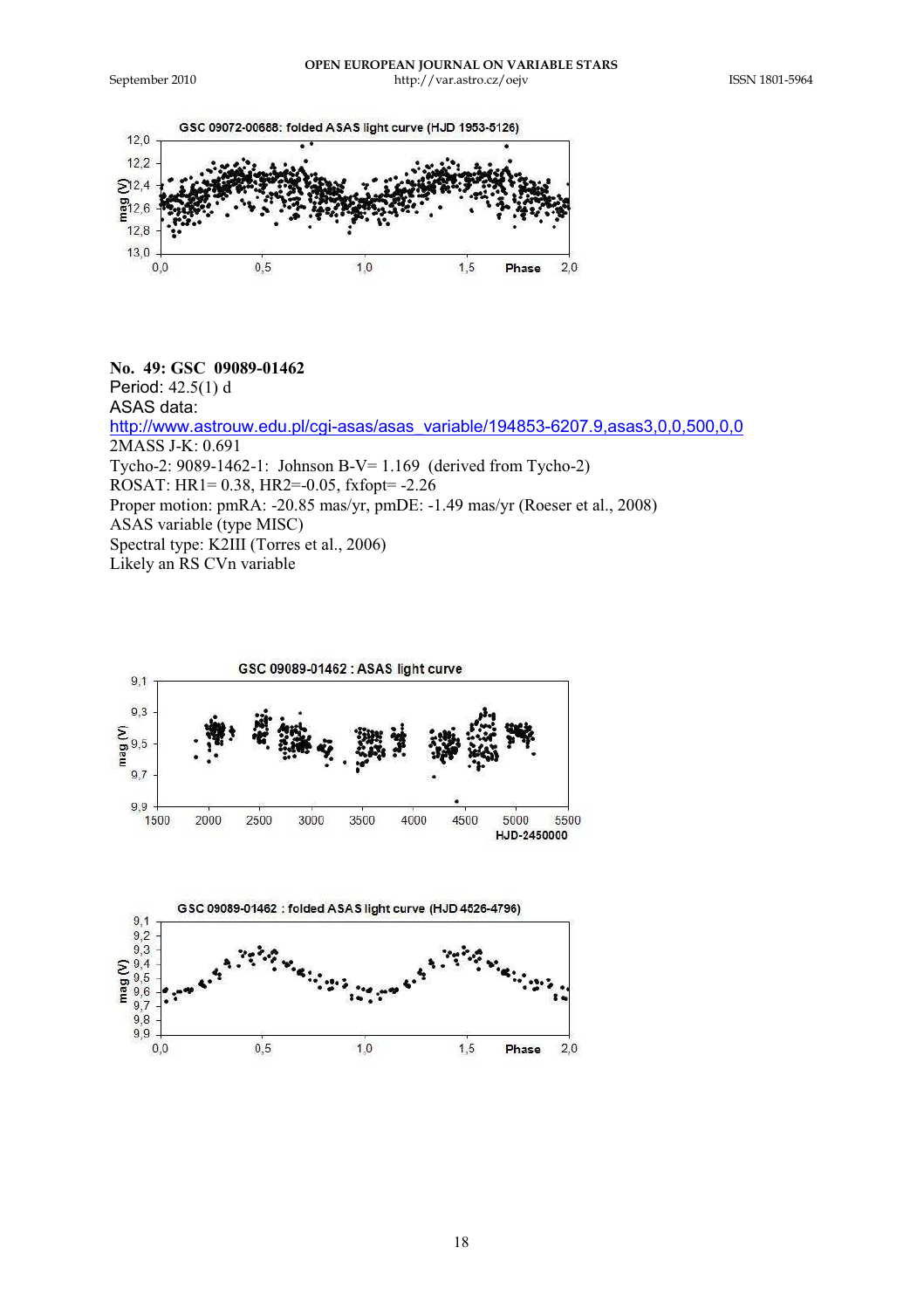## **No. 50: GSC 09120-00185**

Period: 6.591(2) d ASAS data: http://www.astrouw.edu.pl/cgi-asas/asas\_variable/222311-6235.9,asas3,0,0,500,0,0 2MASS J-K: 0.802 Tycho-2: 9120-185-1: Johnson B-V=1.358 (derived from Tycho-2) ROSAT: HR1= 0.26, HR2= 0.06, fxfopt= -1.03 Proper motion: pmRA: 4.62 mas/yr, pmDE: -2.80 mas/yr (Roeser et al., 2008) ASAS variable (type CW-FU) Spectral type: K4IVe SB2 (Torres et al., 2006) Likely an RS CVn variable



**Acknowledgements:** This research has made use of the SIMBAD and VizieR databases operated at the Centre de Données Astronomiques (Strasbourg) in France, of the Smithsonian/NASA Astrophysics Data System, of the International Variable Star Index (AAVSO) and of the Two Micron All Sky Survey. It is a pleasure to thank John Greaves, UK for his suggestions and helpful comments.

## **References:**

Berdyugina S. V., 2005, Living Rev. Solar Phys., 2, 8 http://www.livingreviews.org/lrsp-2005-8

Bernhard K., Bernhard C., Bernhard M., 2009, OEJV, 98 http://var.astro.cz/oejv/issues/oejv0098.pdf

Bernhard K., Lloyd C., 2008, OEJV, 82 http://var.astro.cz/oejv/issues/oejv0082.pdf

Fabricius C, Makarov V. V., Knude J., Wycoff G.L., 2002, Astron. Astrophys. 386, 709 http://cdsbib.u-strasbg.fr/cgi-bin/cdsbib?2002A%26A...386..709F